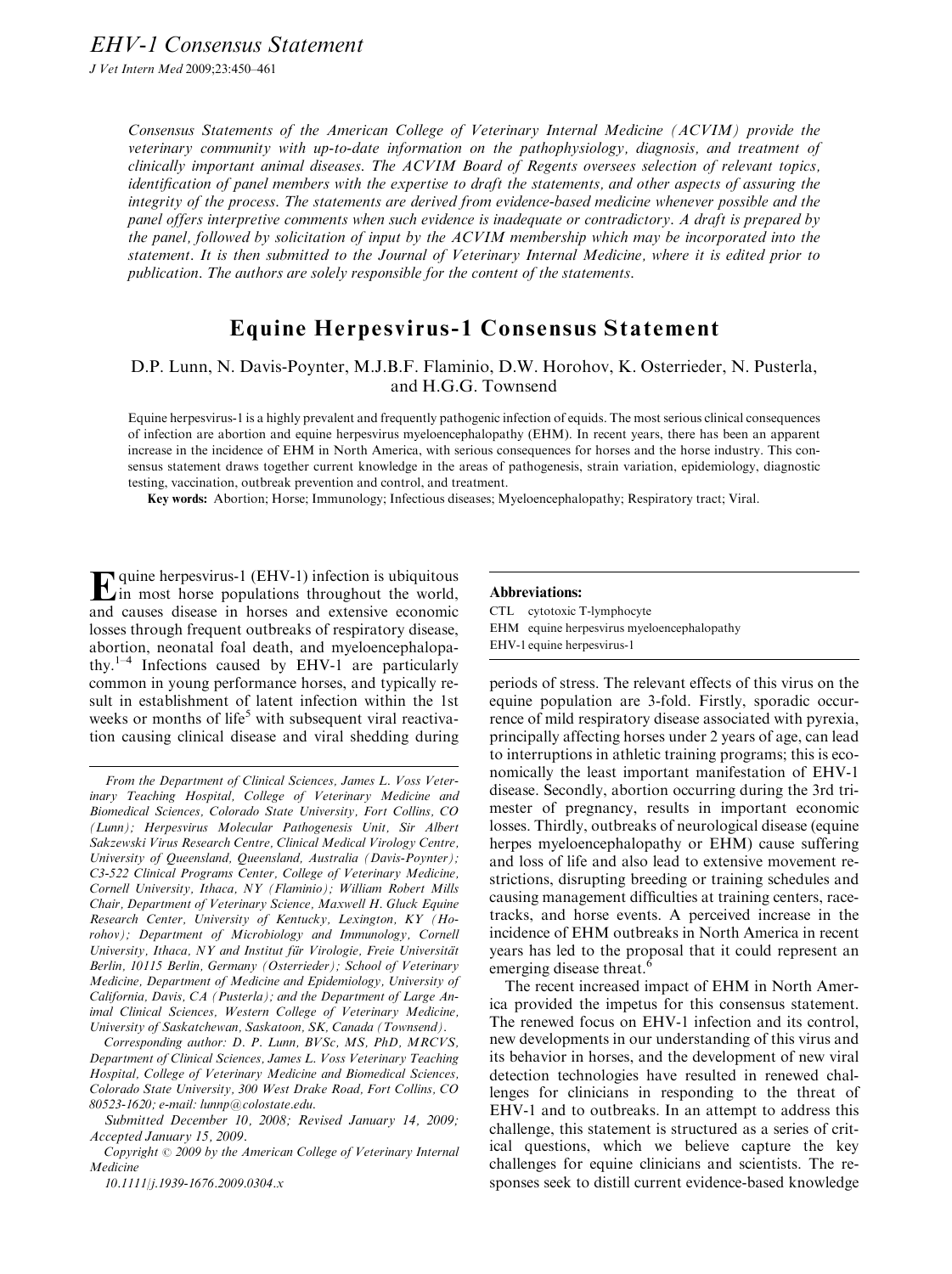on each topic, and to identify critical areas requiring further investigation and research.

#### The Questions

# Pathogenesis. How and why does EHV-1 infection target the pregnant uterus and CNS? Why do some horses but not others develop neurological disease?

Primary EHV-1 infection occurs at the respiratory epithelium, resulting in erosion of the upper respiratory mucosal surface and viral shedding for 10–14 days after infection, or even longer in EHM affected horses. Cellto-cell spread results in the presence of virus in respiratory tract lymph nodes within 24–48 hours after infection.<sup>7</sup> A leukocyte-associated viremia is then established, which is directly responsible for the delivery of EHV-1 to other tissues; the specific leukocyte subset(s) harboring EHV-1 remain poorly defined. The viremia can persist for at least 14 days, and is a prerequisite for EHM and abortion as it allows for transport of the virus to the vasculature of the pregnant uterus or the CNS where infection of endothelial cells occurs. This infection results in damage to the microvasculature of the CNS due to initiation of an inflammatory cascade, vasculitis, microthrombosis, and extravasation of mononuclear cells resulting in perivascular cuffing and local hemorrhage.3 The spinal cord gray and white matter are most commonly affected, with the brainstem being infrequently affected. While viremia is a common sequel to EHV-1 infection, transfer of virus to the CNS endothelium and development of EHM is not; typically some 10% of infected horses develop neurological signs during EHM outbreaks.<sup>8</sup> The typical result is disseminated ischemic necrosis of the spinal cord. In contrast, abortion outbreaks can have attack rates in excess of 50%, but the underlying pathogenesis is otherwise similar to that of EHM.4 Viremia precipitates infection of endothelial cells in the small arterioles in the glandular layer of the endometrium at the base of microcotyledons, leading to vasculitis, microcotyledonary infarction, perivascular cuffing, and transplacental spread of virus at the sites of vascular lesions and abortion.<sup>9</sup> Most commonly the fetus is virus positive; however, in some instances the virus can be restricted to the placenta.<sup>10</sup> Uterine endothelial cells have an increased susceptibility to infection in late pregnancy $11$  consistent with the occurrence of abortion principally in the last trimester.

The mechanism underlying CNS endothelial infection is unknown, as are the risk factors that determine its occurrence. While viral factors are certain to be important, such as the  $DNA_{pol}$  SNP described below, host and environmental factors also have a critical role. $8,12$  More is known about the pathogenesis of abortion than about EHM. Endothelial and leukocyte cell surface adhesion molecules play an important role in the infection of vascular endothelium, $13$  and their expression in the uterus appears to be associated with pregnancy.<sup>14</sup> The regulation of the expression of adhesion molecules could be dependent on the hormonal milieu of late pregnancy. The high attack rate of abortion in the last trimester could be consistent with common features of this physiological state, such as differential expression of endothelial cell surface molecules. Of the viral factors determining the occurrence of abortion, strain variation, and specifically the occurrence of the  $DNA_{pol}$  SNP seems to be of importance. In naturally occurring abortions, the association of abortion with the  $N_{752}$  strain variant is very strong; far stronger in fact that the association of EHM with the  $D_{752}$  strain.<sup>a,15</sup> However, the difficulties associated with creating an experimental model of EHV-1 abortion in horses could only be overcome when the Ab4 virus, a  $D_{752}$  strain, was used.<sup>16</sup> Currently, there is no explanation for these different features of DNApol SNP strain variants in natural and experimental abortion.

The factors determining whether horses develop EHM after EHV-1 infection are poorly understood. It has been proposed that the magnitude of cell-associated viremia is an important factor for the development of EHM because infection with the  $DNA_{\text{pol}}$   $D_{752}$  strain leads to a higher magnitude and duration of viremia.<sup>12,17,18</sup> The hypothesis that the duration or magnitude of viremia directly determines the occurrence of EHM is appealing, and there is new evidence to support it.<sup>12</sup> It is unlikely to be a simple relationship, as considerable differences are observed in levels of viremia produced by different  $DNA_{pol}D_{752}$  strains, such as Ohio '03 and Ab4.<sup>18,19</sup> It is also noteworthy that in experiments in which signs of neurological disease were described in control horses, but not in vaccinates, the level of viremia was the same in both groups.<sup>19</sup> If the D<sub>752</sub> strain has an increased ability to cause EHM, the mechanisms could extend beyond simply inducing high levels of viremia.

Recently the cellular receptor of EHV-1, nectin-3, was identified and it was shown that EHV-1 can enter cells both by fusion at normal pH at the plasma membrane but also via the endosomal route.<sup>20</sup> It is possible that differential utilization of receptors and efficiency of virus entry or attachment of virus-infected lymphocytes to endothelial cells in response to host factors could be a determining factor for the occurrence of EHM.

The host and environmental factors that determine the occurrence of EHM are similarly ill defined. Older horses are generally more susceptible to  $EHM$ ,<sup>8,12</sup> implying a possible role for immunological status in the pathogenesis of EHM, as older horses generally demonstrate a greater interferon-gamma (IFN- $\gamma$ ) based cellular response to  $EHV-1.<sup>21</sup>$  Nevertheless, at this time our understanding of how and why EHV-1 infection leads to EHM in some horses remains rudimentary.

# Neuropathogenic strains. What are the clinical implications of the  $DNA_{pol}$  SNP ( $D_{752}$  versus N<sub>752</sub>)?

The EHV-1 genome was first reported in  $1992^{22}$  and since then understanding of the 150 kb EHV-1 genome, and its 76 open-reading frames (ORFs) has considerably increased.<sup>4</sup> The most important single discovery could be the association of a single nucleotide polymorphism (SNP) in the DNA polymerase  $(DNA_{pol})$  gene and the occurrence of EHM.<sup>15</sup> Analysis of a panel of isolates from over 100 EHV-1 outbreaks (either involving EHM or with no reported neurological signs) collected from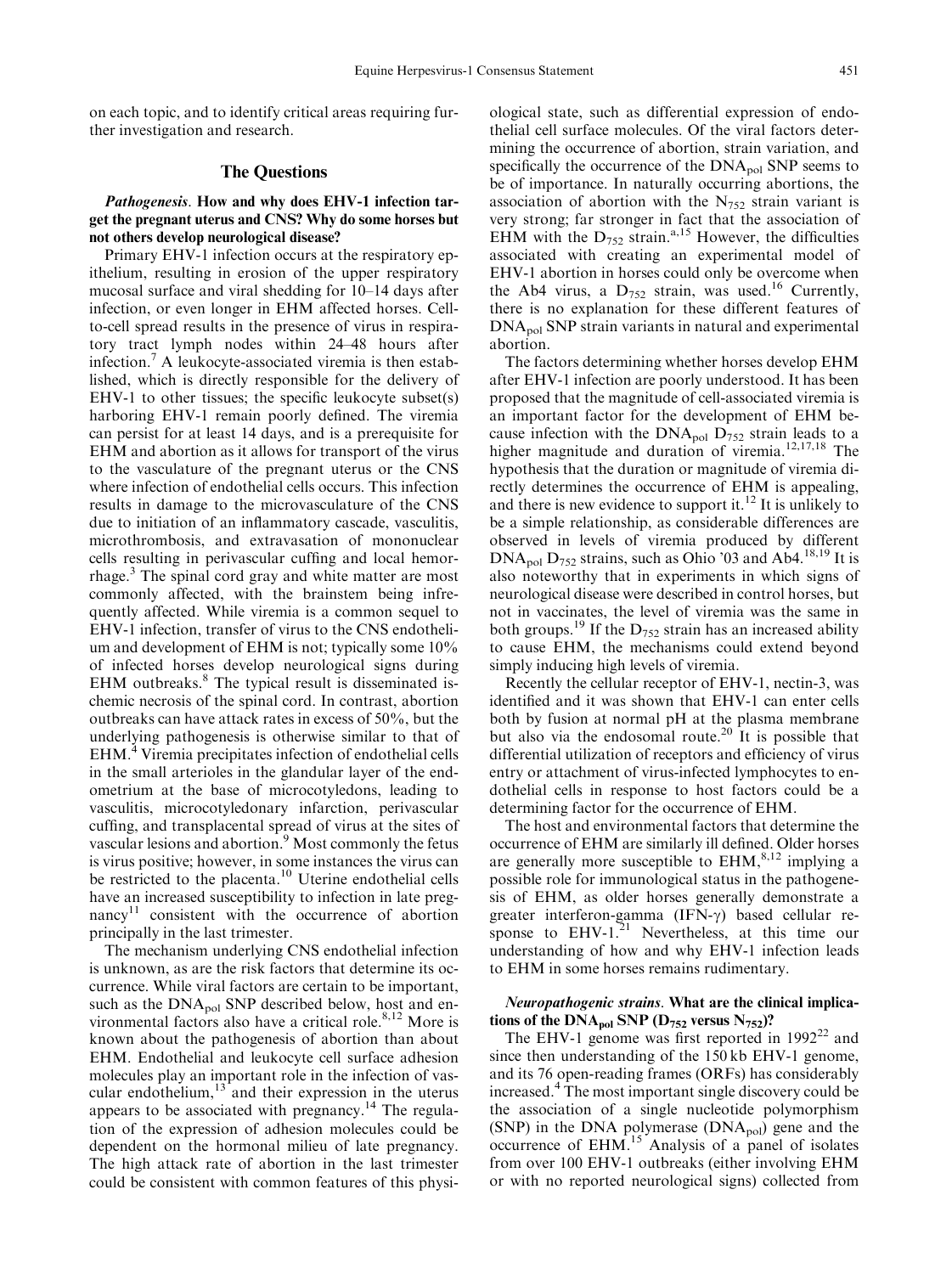|  | <b>Table 1.</b> Key question about $D/N_{752}$ strains |  |  |
|--|--------------------------------------------------------|--|--|
|--|--------------------------------------------------------|--|--|

| Is there a particular EHV-1 strain that<br>causes neurological disease?   | N <sub>0</sub><br>$DNA_{pol}$ (ORF30) variants carrying the $D_{752}$ marker are associated with most neurological<br>disease outbreaks                                                                                                                                                                                                                                                                                                                                                                                                                                                                                                                                                                                                          |
|---------------------------------------------------------------------------|--------------------------------------------------------------------------------------------------------------------------------------------------------------------------------------------------------------------------------------------------------------------------------------------------------------------------------------------------------------------------------------------------------------------------------------------------------------------------------------------------------------------------------------------------------------------------------------------------------------------------------------------------------------------------------------------------------------------------------------------------|
| Are all outbreaks of neurological disease<br>caused by $D_{752}$ viruses? | No<br>$D_{752}$ viruses are more commonly isolated from horses that suffered from neurological disease<br>than $N_{752}$                                                                                                                                                                                                                                                                                                                                                                                                                                                                                                                                                                                                                         |
| Are $N_{752}$ viruses nonpathogenic?                                      | N <sub>0</sub><br>$N752$ viruses are isolated from the majority of abortion outbreaks and a minority of neuro-<br>logical disease outbreaks worldwide                                                                                                                                                                                                                                                                                                                                                                                                                                                                                                                                                                                            |
| What proportion of horses carry $D_{752}$<br>viruses?                     | Not known<br>Available data suggest that 5–20% of EHV-1 viruses have the $D_{752}$ genotype, but this data<br>has been generated from a small number of studies                                                                                                                                                                                                                                                                                                                                                                                                                                                                                                                                                                                  |
| Is $D/N_{752}$ testing useful?                                            | Debatable<br>Knowing the $D/N_{752}$ genotype of an EHV-1 isolate is not relevant to the prevention and<br>control of EHV-1 abortion outbreaks<br>If an EHV-1 outbreak is associated with neurological signs, strict disease control measures<br>should be imposed regardless of $D/N_{752}$ genotype<br>If an active EHV-1 infection, as evidenced by viremia and/or shedding, is diagnosed as $D_{752}$<br>positive, even in the absence of neurological signs, it is possible that there could be an in-<br>creased risk of a neurological disease outbreak. However, no study to date has properly<br>tested this relationship<br>The most important reason to perform this testing is to increase our knowledge about EHV-1<br>epidemiology |

EHV-1, equine herpesvirus-1.

several countries demonstrated that variability of a single amino acid residue of the DNA polymerase  $(DNA_{pol})$ was found to be strongly associated with the occurrence of EHM, with the majority of EHM outbreaks involving a strain with  $D_{752}$ , whereas most nonneurological outbreaks involved a  $N_{752}$  strain. Importantly, this association was consistent over several decades, suggesting that  $DNA<sub>pol</sub>$  variation has had a major association with EHV-1 pathogenicity for many years. These data have led to the proposal that EHV-1 viruses carrying the  $D_{752}$  variant of the DNA polymerase (ORF30) have a higher risk of causing neurological disease than those with the  $N_{752}$  marker.

Direct evidence supporting the hypothesis that the D752 variant has increased neuropathogenic potential has recently been obtained.<sup>18</sup> Targeted mutation of the  $D_{752}$  to the N<sub>752</sub> genotype in a neurovirulent isolate resulted in attenuation of virulence, specifically reduced levels of viremia, reduced capacity to cause neurological disease and reduced severity of other clinical signs. However, both viruses were very similar to each other with regard to peak titers of virus shedding, suggesting that the 2 viruses have a similar capacity to spread in a population.<sup>18</sup> Old horses ( $>$  20 years of age) have increased susceptibility to EHM, and in a study using an old horse model, the  $D_{752}$  strain had an increased capacity to cause EHM compared with the  $N_{752}$  strain.<sup>12</sup> What has not been analyzed so far is the efficiency and frequency of reactivation of  $N_{752}$  versus  $D_{752}$  genotypes.

Epidemiological data describing the prevalence of the  $N_{752}$  and  $D_{752}$  strains remains limited, and is presented in full in the epidemiology section below. In brief, these data suggest that the majority of EHV-1 viruses circulating in the field are of the  $N_{752}$  genotype. These  $N_{752}$ variants are not apathogenic and have been responsible for approximately 95–98% of abortion outbreaks in the US, UK and other countries, and between 15 and 25% of neurological outbreaks.<sup>15</sup>

Based on the above findings, we believe that the interpretation of diagnostic tests, which distinguish between DNApol genotypes, must be treated cautiously. It would be incorrect to interpret the finding of  $N_{752}$  as indicative of infection with a ''benign'' form of EHV-1 not requiring disease control measures. It can be argued that the DNA polymerase genotype is not relevant to the management and prevention of EHV-1 abortion outbreaks. It is also clear that  $N_{752}$  isolates can cause neurological disease, so any horse with neurological signs, which is suspected to be due to EHV-1 infection, should be handled with rigorous disease control measures, regardless of the  $D/N_{752}$  genotype. The data are clear, however, that  $D_{752}$  strains are the most common isolate from horses suffering from EHM, and in 1 study they had an increased capacity to cause EHM when administered to old horses.<sup>12</sup> Consequently, there may be justification for a different risk assessment in the event of detecting active  $D_{752}$  infection even in the absence of neurological signs.

## Epidemiology. What does the most current data tell us about EHV-1 epidemiology, and the prevalence of strain variants?

Latency and reactivation are critical features of the epidemiology of EHV-1 infection. In large equine breeding operations EHV-1 infection occurs in the 1st weeks or months of life, $23,24$  and current vaccines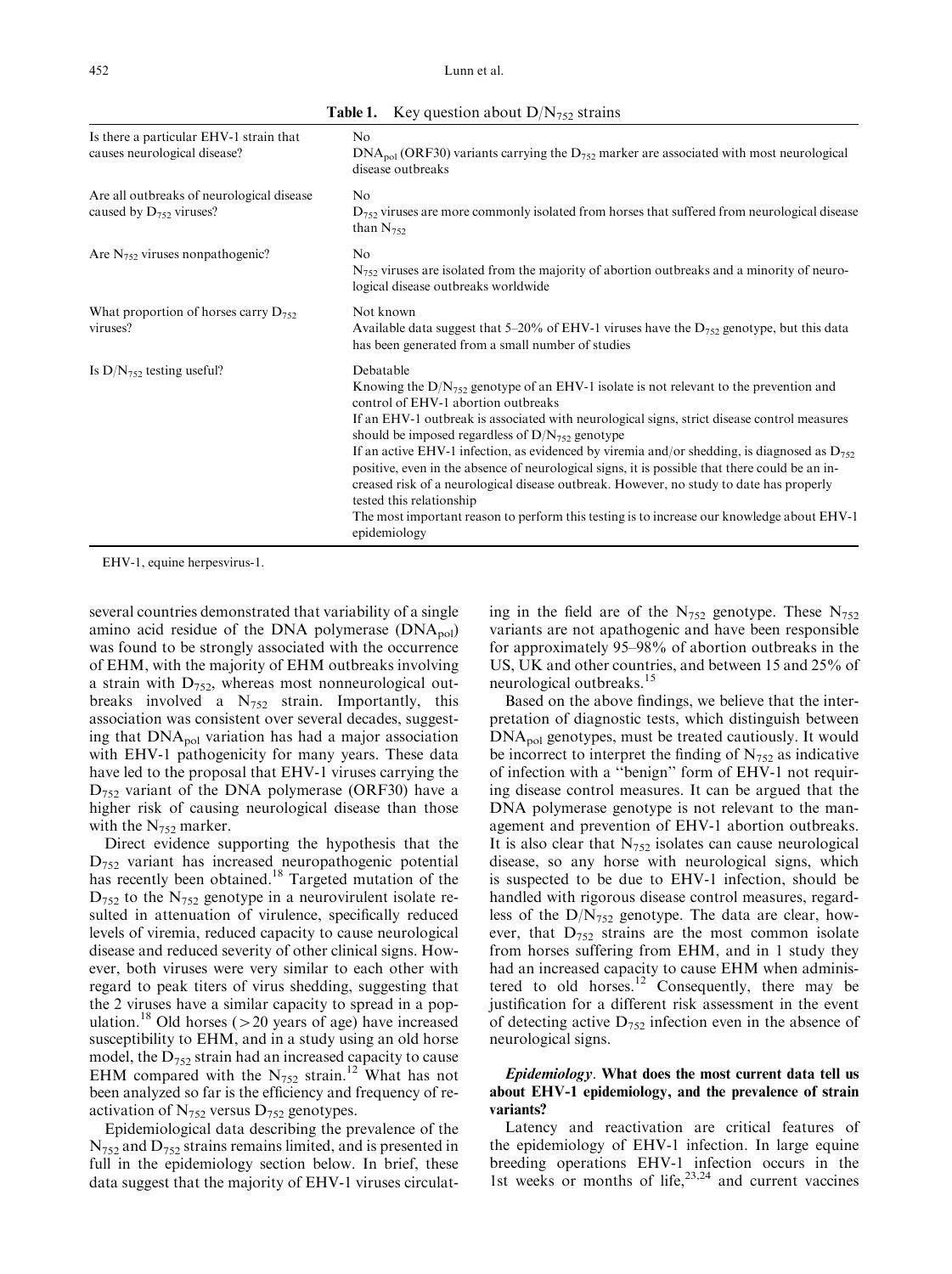and management practices cannot prevent this.<sup>5,25</sup> It is thought that viral reactivation in latently infected mares leads to foal infection in this circumstance. $24$  When horses are first infected, latency is established in both the lymphoreticular system and in the trigeminal ganglion.4

Estimates of the prevalence of EHV-1 infection based on viral detection technologies vary. In an European abattoir study EHV-1 was directly isolated from 24/40 (60%) horses when bronchial lymph nodes were examined, and conventional polymerase chain reaction (PCR) detected EHV-1 in  $35/40$  (88%) of this population.<sup>26</sup> A study of the retropharyngeal lymph nodes of aged horses in Kentucky with a magnetic bead, sequence-capture, nested PCR technique detected latent infection in 8/12  $(66\%)$  horses with an unknown EHV-1 history, and 18/ 24 (75%) horses, which had been deliberately infected as weanlings,  $4-5$  years previously.<sup>27</sup> Clearly, the prevalence of latent EHV-1 infection can be influenced by the geographic region, management practices, and other factors. Similarly, the testing technology and, importantly, the tissue sampled will have major effects on the sensitivity of testing. Nevertheless, current estimates of the prevalence of latent EHV-1 infection suggest a rate in excess of 60%, a rate that could be limited more by the detection technology than by the actual infection rate. For practical purposes, clinicians should presume that the majority of horses are latently infected with EHV-1.

Outbreaks of clinical EHV-1 disease are infrequent, and outbreaks of EHM are relatively rare.<sup>8</sup> When clusters of such outbreaks arise with apparent increased frequency,<sup>6</sup> this is a major cause for concern, and raises the question of what specific factors could lead to an increased incidence of EHM? The identification of a genetic marker associated with cases of EHM (DNA<sub>pol</sub>  $D_{752}$ ) has led to further speculation that EHV-1 could be becoming increasing virulent. Multiple risk factors unrelated to EHV-1 genotype influence the size and clinical presentation of EHV-1 disease outbreaks, including host and environmental factors, and in a study of unvaccinated horses in the Netherlands it was shown that breed, age, and sex influenced the risk of EHM.<sup>8</sup>

Conventionally, it is thought that subclinical EHV-1 infections are common in horses, resulting in frequent spread and a high risk of exposure particularly in open horse populations subject to stress and introduction of new animals.<sup>3</sup> Recent reports of USA surveillance studies in horses exposed to the stress of transport and mixing  $^{28}$ or by the stress of acute severe disease<sup>b</sup> demonstrated very limited evidence of subclinical EHV-1 infection. Studies in healthy horse populations resident on farms in both Australia<sup>29</sup> and the USA<sup>30</sup> similarly demonstrated that subclinical shedding of EHV-1 was infrequent, and when it does occur it is at a very low level that might not pose a contagious disease threat to other horses.<sup>31</sup> These observations question the paradigm of common subclinical transmission of EHV-1, at least in the absence of neonatal and juvenile horse populations, and suggest that spread of EHV-1 among adult horses is typically accompanied by clinical disease, either abortion or EHM.

Early descriptions of the epidemiology of the  $D_{752}$  and  $N<sub>752</sub>$  strains are now available. In a study of submandibular lymph nodes with a sensitive magnetic bead, sequence-capture, nested PCR technique of 24 horses infected 4–5 years earlier with either  $D_{752}$  and  $N_{752}$  strains, when latent infection was detected it was with the same strain as was originally used to infect these horses as weanlings.<sup>27</sup> In a larger study of 132 mares examined at necropsy in central Kentucky by the same detection methodology,<sup>32</sup> latent infection was detected in 71 (54%) mares, and of the latently infected mares 13 (18%) harbored the  $D_{752}$  strain. Of these 13 mares, a total of 11 were co-infected with the  $N_{752}$  strain. A recent research abstract report of a postmortem study conducted in California, examining submandibular lymph nodes and trigeminal ganglia detected latent infection in 23/153 (15%) of horses, and more commonly in the trigeminal ganglia.<sup>c</sup> The  $N_{752}$  strain was as common as the  $D_{752}$  strain, and co-infection with both strains was a common observation. Taken together these observations indicate that either or both the geographical area and the detection methodology influence detection rates, that the  $N<sub>752</sub>$  strain may be more common, and that co-infection with both the  $D_{752}$  and  $N_{752}$  strains is a common event. Clearly there is ample justification for additional epidemiological studies of these strain variants.

The likely evolutionary origins of EHV-1 strains, and in particular the  $DNA_{pol}D/N_{752}$  sequence variants, are a subject worthy of discussion in this context. Overall, EHV-1 has a relatively low degree of sequence variability: comparison between 2 different strains of EHV-1 demonstrated that only approximately half of the genes had amino acid coding changes, which in most cases involved only 1 or 2 residues.<sup>15</sup> Preliminary analysis of variable genes for a selection of isolates suggested that generally sets of variable markers tended to occur together (cosegregate), consistent with a progressive accumulation of sequence changes over time leading to the divergence of several distinct EHV-1 strain groups.<sup>15</sup> The initial study, $15$  focusing on neuropathogenic outbreaks, did not identify an association with a particular strain of EHV-1, but rather with variation at the single  $DNA_{pol}$  residue  $D/N_{752}$ . However, the ability to genetically type EHV-1 should provide a valuable tool to investigate other potential associations between strain group and disease severity or vaccine efficacy.

There are 2 notable features of the  $D/N_{752}$  sequence variation. First, in contrast to the general rule of marker cosegregation, the distribution of the D or  $N_{752}$  marker is not linked to any other marker tested.<sup>15</sup> This suggests that mutations at this position from N to D (or vice versa) have occurred as independent events in multiple strain groups. It can be further postulated that the position is relatively ''unstable'', such that changes from N to D (or vice versa) have occurred regularly during the evolution of EHV-1, but tend not to be stably inherited over time. Second, the position corresponding to EHV-1 DNA<sub>pol 752</sub> is highly conserved in other herpesviruses as an acidic residue (usually D).15 This suggests that the ancient, progenitor EHV-1 would have encoded  $D_{752}$  and raises the hypothesis that the novel  $N_{752}$  genotype has arisen, apparently uniquely in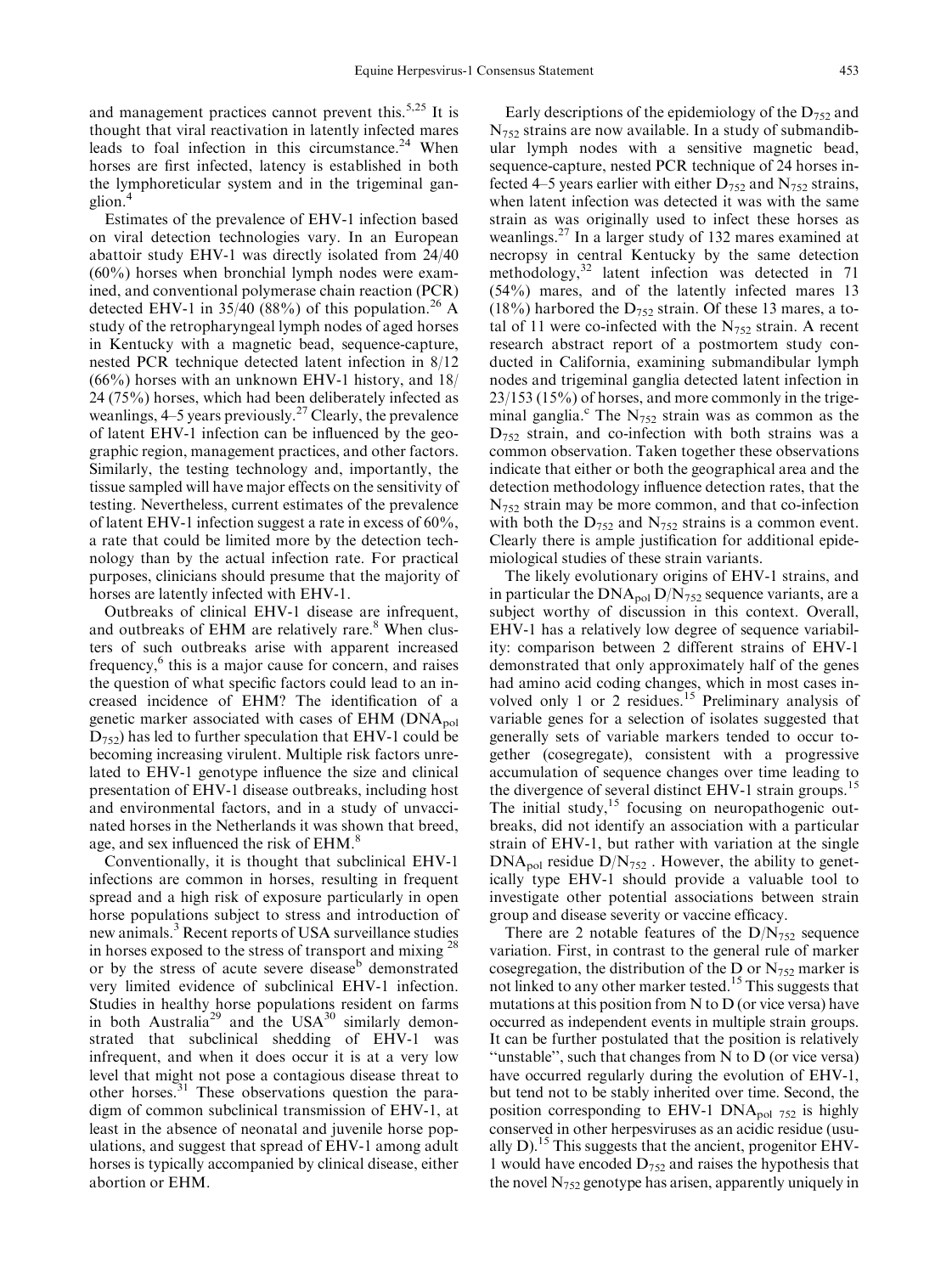EHV-1, due to a selective advantage. The observation that  $N_{752}$  is the most common variant lends some weight to this hypothesis. The  $D_{752}$  genotype is not a recent entity it is likely to have been present at the origin of EHV-1 and is the genotype of one of the earliest isolates of EHV-1, Army 183 (isolated in 1941). Data are lacking to determine whether the prevalence of the  $D_{752}$  genotype in the general horse population has been changing in recent years, or whether the prevalence varies between different breeds or geographical locations.

Finally, what is our current understanding of the origin of neuropathogenic outbreaks, specifically the role of latently infected ''carrier'' horses? Do horses that have been exposed to EHV-1 during a neurologic outbreak constitute a higher risk of being the source of future neurologic outbreaks? It is not currently possible to provide an answer, but the following points should be considered. Reactivation from latency, with shedding and transmission to susceptible hosts, is a defining feature of herpesviruses and is very likely to play an important role in the etiology of EHV-1 disease outbreaks. There are 2 alternative scenarios for the origin of ''high risk neuropathogenic" ( $D_{752}$  genotype) EHV-1 variants; either reactivation from a horse latently infected with a  $D_{752}$ variant or spontaneous mutation from a ''low risk variant"  $(N_{752})$  to the high-risk genotype. It is possible that both events occur and given the rarity of neurologic disease outbreaks, it is very difficult to determine the relative contribution of one or the other event to such outbreaks. It seems likely that horses that are exposed to D752 variants during a neurologic disease outbreak will become latently infected carriers of that strain, $27$  even if they were already latently infected with an  $N_{752}$  variant.<sup>32</sup> Genetic fingerprinting of EHV-1 isolates to trace links between outbreaks and long term follow-up of horses that have been typed for latent EHV-1 carriage or with known exposure to neurologic outbreaks can help to further elucidate these issues in the future.

# Risk factors for disease. What are the risk factors for horses for respiratory, abortigenic, or neurologic disease caused by EHV-1?

A number of clinical reports, outbreak investigations, and a few detailed epidemiological studies contribute to our current understanding of risk factors for EHV-1 disease.8,33–37 It is certain that risk is multifactorial and involves viral, host, and environmental factors. Known  $(1-10)$  and suspected  $(11-13)$  risk factors include:

- 1. The presence of both EHV-1 and susceptible horses in the herd.
- 2. The presence of an infected, shedding horse in the herd.
- 3. Season: the majority of EHM outbreaks occur in late autumn, winter, and spring.<sup>8</sup>
- 4. Age is a factor in the development of clinical manifestations of EHM. EHM can occur in horses of all ages,34 and has been reported in weanlings, both naturally occurring<sup>33</sup> and experimentally induced.<sup>16</sup> However, in a large epidemiological study conducted in the Netherlands, EHM was largely

restricted to horses over 3 years of age,<sup>8</sup> and age  $> 5$ years was similarly associated with an increased risk of EHM in a recent large North American outbreak.<sup>35</sup> In experimental infections, 1 report has described inducing EHM in 8/12 (66%) of horses over 20 years of age.<sup>12</sup> Respiratory disease caused by EHV-1 is infrequently observed in horses over 2 years of age.<sup>3</sup>

- 5. Past exposure produces a limited period of protection from re-infection, of as little as  $3-6$  months.<sup>1</sup> There are no reports of horses repeatedly affected by EHM, although the rarity of the disease may be a contributing factor. It is rare for mares to suffer from EHV-1 mediated abortion in consecutive pregnancies.<sup>3</sup>
- 6. Pregnancy: Abortion can occur in mares of any age, although it is largely restricted to the last trimester of pregnancy.
- 7. Rectal temperature: Horses with high fever (temperatures  $> 103.5$ °F), and high fevers occurring several days after the initial onset of fever, are more likely to develop EHM.<sup>35</sup>
- 8. Introduction of horses to a herd is commonly reported before the development of EHV-1 outbreaks, and specifically before EHM outbreaks.<sup>8,35-37</sup>
- 9. Clinical infection with the  $D_{752}$  EHV-1 biovar is more commonly detected in horses suffering from EHM than infection with the  $N_{752}$  biovar.<sup>15</sup> However, in both of these studies it was clear that in a substantial proportion of EHM cases (up to 25%) the isolates subsequently made were of the  $N_{752}$ biovar.
- 10. Breed and sex were identified as risk factors for EHM in 1 epidemiological survey, with ponies and smaller breeds less commonly affected, and females more commonly affected.<sup>8</sup>
- 11. Geographical region appears to be associated with the development of EHM. For example, the authors found only 1 published report of this condition in Australia or New Zealand, $38$  and anecdotally there have been only a very small number of cases recorded in those countries (J. Gilkerson, University of Melbourne, personal communication, 2008).
- 12. Stressors: Outbreaks of EHV-1 disease are anecdotally associated with stressors including weaning, commingling, transportation, and concurrent infections.
- 13. Immunological status has been proposed to have an association with the development of EHM, specifically as a result of vaccination.<sup>35</sup> However, the association between increased use of vaccines and development of EHM described in that study was completely confounded by the fact that vaccination frequency was greatest in older horses, and EHM was strongly associated with greater age. It is interesting to note that the association of increased age with EHM risk is reported in populations of horses in which vaccination is not practiced.<sup>8</sup> Similarly, IFN- $\gamma$ immune responses to EHV-1 are increased in older horses.<sup>21</sup> In experimental infections of horses  $>20$ years of age, the increased incidence of EHM was related to the diminished frequency of cytotoxic T lymphocyte (CTL) precursors.<sup>12</sup> Whether immunity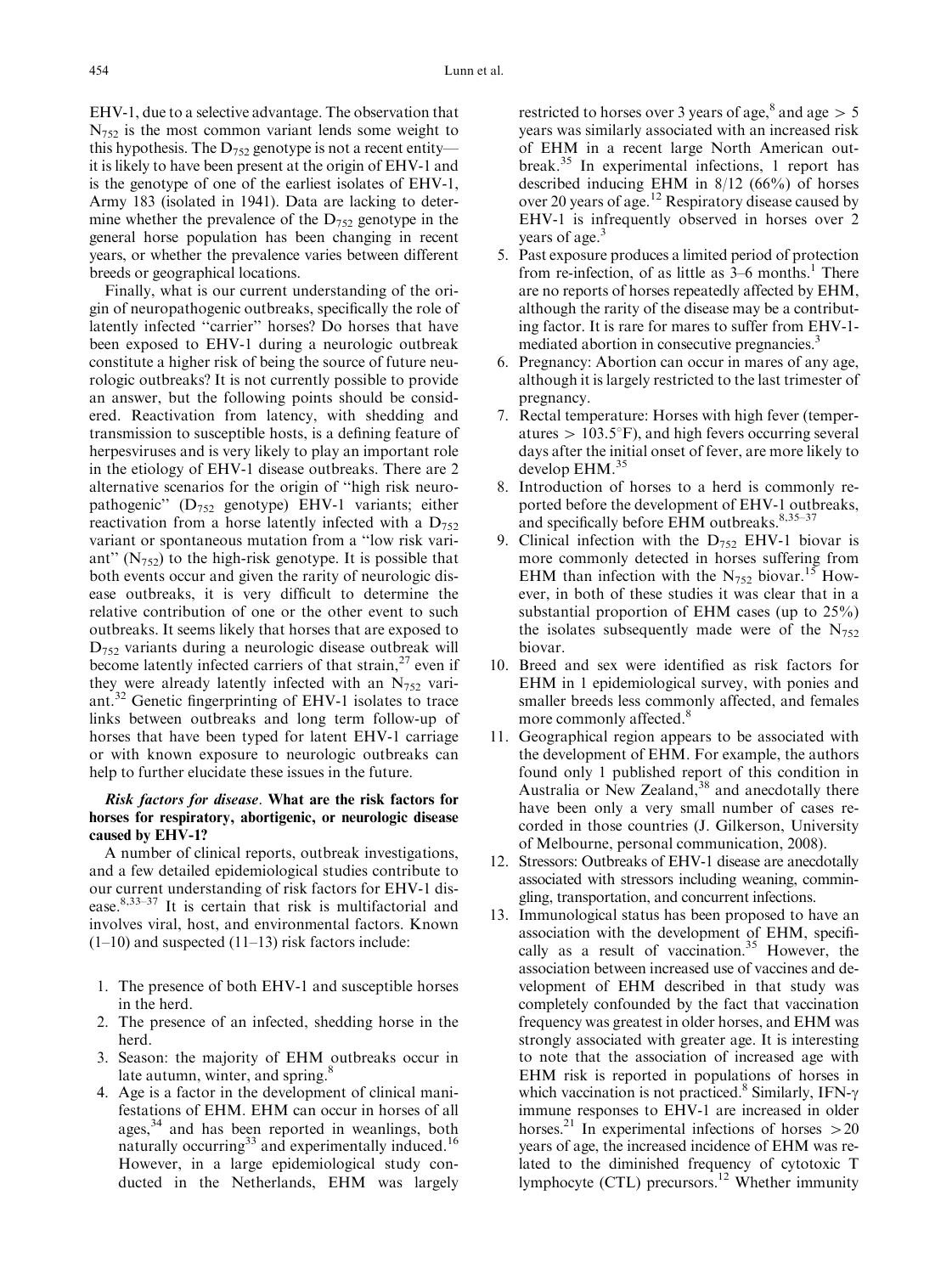and EHM risk are causally related cannot be defined at this time, but the likely role of the immune system in the development of EHM pathogenesis strongly recommends further study of this possibility.

# Diagnostic testing. What kinds of viral detection tests should I select for diagnosis, prognosis, and screening of horses for EHV-1 and its strains?

Virus culture and isolation is considered the gold standard test for making a laboratory diagnosis of EHV-1 and should be attempted especially during epidemics of EHM, concurrently with rapid diagnostic testing (PCR), in order to retrospectively be able to biologically and molecularly characterize the virus isolate.<sup>4</sup> Virus culture, isolation, and identification of EHV-1 from nasal or nasopharyngeal swabs or buffy coat samples is strongly supportive of a diagnosis of EHM in a horse with compatible clinical signs. The likelihood of detecting EHV-1 during outbreaks of disease can be increased by testing in-contact horses, especially during episodes of fever. While viral culture and positive identification can be accomplished in as little as 2–3 days in a laboratory when the sample contains a high viral load, the time required to run these tests can limit their clinical utility for outbreak management.

PCR has become the diagnostic test of choice because of its high analytical sensitivity and specificity. Positive PCR results can be obtained when virus isolation is negative because of low viral load. PCR detection of EHV-1 can be routinely performed in respiratory secretions from a nasal or nasopharyngeal swab and in uncoagulated blood. In the index case, both nasal secretions and uncoagulated blood should be analyzed simultaneously, because the interpretation of the results from respiratory secretions and blood can help in assessing disease stage. For nasal samples, a recent study has shown that nasal swabs are more sensitive than nasopharyngeal swabs for EHV-1 detection.<sup>39</sup> Details of suitable sources of sampling materials are provided at the AAEP's website on infectious disease outbreak management.<sup>40</sup>

Many conventional PCR protocols (single or nested PCR) targeting specific genes of EHV-1 have been published in recent years for the molecular detection of EHV-1.<sup>4</sup> Although considerable progress has been made in developing PCR assays, the lack of protocol standardization between laboratories and the lack of standardized use of quality assurance controls remain an ongoing challenge. In general, conventional nonquantitive PCR results can be interpreted as follows:

- (a) A positive EHV-1 test result on a blood sample indicates viremia most probably resulting from an active infection. It is unlikely that latent viral infection alone will give a positive result in this test.
- (b) A negative EHV-1 test result on a blood sample indicates the absence of detectable EHV-1 viremia.
- (c) A positive EHV-1 test result on a nasal swab sample should be interpreted as indicative of the shedding of infectious virus. Quantitative PCR (ie, real-time PCR) could provide more information about the likely level of risk this shedding poses.

(d) A negative EHV-1 test result on a nasal swab indicates the absence of detectable virus shedding.

Conventional (nonquantitative) PCR is limited in its sensitivity, and we rely on this limitation to distinguish between the presence of infectious virus (high and detectable viral presence) and latent infection (low and typically nondetectable virus). The sensitivity and specificity of conventional PCR is typically ill defined, so the possibility of an erroneous result or interpretation is typically present. The random testing or screening of healthy horses for EHV-1 by conventional PCR should therefore be avoided. Testing should instead be reserved for cases where there are clinical grounds to suspect EHV-1 infection.

Advances in technology and the use of novel EHV-1 PCR platforms, such as real-time PCR, allow for more sensitive detection, greater specificity, and calculation of viral loads.<sup>17,31,41,42</sup> Determination of viral load<sup>31</sup> can offer important advantages as it can allow for better characterization of disease stage, assessment of risk of exposure to other horses and monitoring of response to treatment. However, this test is not routinely offered by veterinary diagnostic laboratories. In general, quantitative (real time) PCR results should be interpreted with consultation from the testing laboratory. Some laboratories only report positive/negative test results, and their interpretation is generally the same as for conventional PCR testing as described above, with the caveats that these tests are generally much more sensitive, faster, and typically more specific. When viral loads, $31$  or interpretive results of the test are offered, it is possible to distinguish between horses that are shedding high or low amounts of virus in nasal secretions, and to estimate the risk they pose to other horses. Similarly, the magnitude of the viremia can be determined, and inference can be made about the severity of the infection and the risk of progression.

Consequent to the identification of the  $DNA<sub>pol</sub>$  SNP  $(D_{752}/N_{752})$ ,<sup>15</sup> real-time PCR tests have been developed that can distinguish these 2 biovars, $43$  and testing is commercially available. However, the interpretation of genotyping of field isolates needs care, as 15–24% of EHV-1 isolates from horses with confirmed EHM do not have the  $D_{752}$  marker.<sup>15</sup> The detection of the  $D_{752}$  marker is most commonly made in horses suffering from EHM. Whether detection of the  $D_{752}$  marker in an EHV-1-infected horse when no cases of EHM have yet occurred leads to a prediction of an increased risk of developing EHM has yet to be determined, although the perception that such a finding increases risk does influence treatment decisions for some clinicians. Whatever the risk status is, it is important to remember that the absence of the  $D_{752}$ marker does not preclude the development of EHM. The detection of latent EHV-1 infection is likely of no clinical diagnostic significance in the great majority of instances, independent of the biovar identified.

Serologic testing which demonstrates a 4-fold or greater increase in serum antibody titer, by serum-neutralizing (SN) or complement-fixation (CF) tests, on acute and convalescent samples collected 7–21 days apart provides presumptive evidence of EHV-1 infection.<sup>1</sup> Practically, in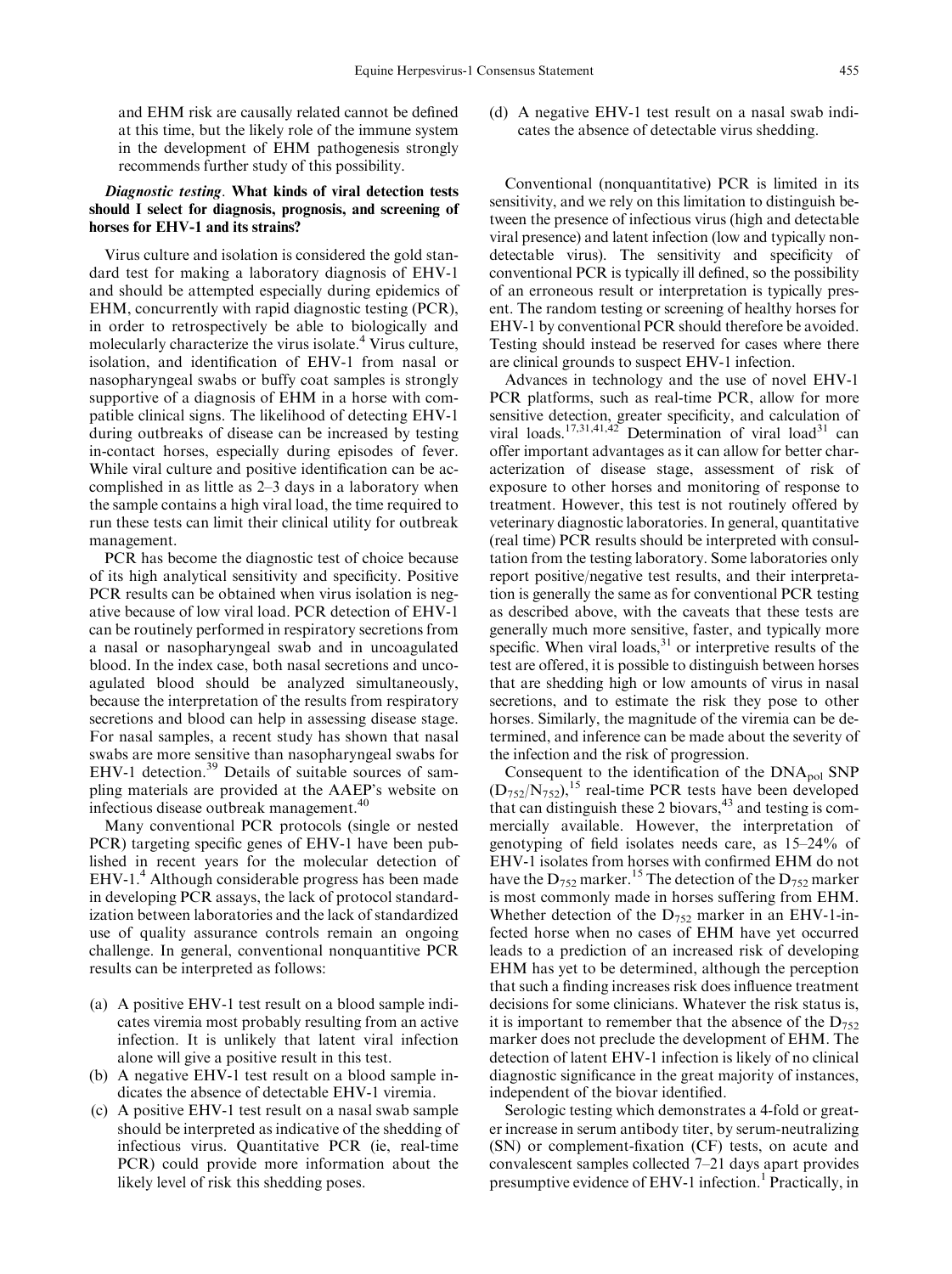the midst of an outbreak, detection of rising virus-neutralizing antibodies in paired serum samples can be used to screen for horses that were exposed to the virus. Although serologic testing has limitations in confirming a diagnosis of EHV-1 infection in an individual horse, testing of paired serum samples from in-contact horses is recommended because a proportion of both affected and unaffected in-contact horses seroconvert, providing indirect evidence that EHV-1 is the etiologic agent. Interpretation of the results of serologic tests is complicated by the fact that the SN, CF, and ELISA tests in use at most diagnostic laboratories do not distinguish between antibodies to EHV-1 and EHV-4. A specific ELISA test based on the C-terminal portion of glycoprotein G of both viruses has been developed and is valuable in the investigation and management of disease outbreaks in the future.<sup>44</sup>This assay is not commercially available in North America.

Cerebro-spinal fluid analysis is often supportive of an EHM diagnosis and can be of value while waiting for the PCR test results. Xanthochromia is typical in horses with EHM. In addition, increased protein concentrations with or without a monocytic pleocytosis are additional typical findings. EHV-1 antibody titer in CSF is not diagnostic during the acute phase as it reflects leakage of blood into the CSF as a result of EHM lesions. Because of the low numbers of virus particles in CSF, it is usually unrewarding to perform PCR tests on this sample. Histopathology on brain and spinal cord is an essential method for confirming EHV-1 infection in a horse with suspected EHM. Vasculitis and thrombosis of small blood vessels in the spinal cord or brain are consistent histopathological changes associated with EHM. Virus antigen detection in the CNS is routinely performed via immunohistochemistry, in situ hybridization and PCR testing.

In conclusion, molecular assays have supplanted the more cumbersome and time-consuming diagnostic modalities for the routine clinical diagnosis of EHV-1. One of the main drawbacks of PCR testing has been the lack of standardized protocols between laboratories and the need for a consensus on the interpretation of the results of these molecular diagnostic techniques. In the future, diagnostic laboratories should consider reporting quantitative information regarding EHV-1 viral loads in blood and nasal/nasopharyngeal secretions because this information can facilitate management of EHV-1 outbreaks. Although molecular technology has become more complex in its interpretation, the information gained from such assays will help prevent disease spread and maximize treatment options in affected animals.

In summary, the general recommendations to document active EHV-1 infection include:

- Uncoagulated blood and nasal swab for PCR analysis (preferentially quantitative real-time PCR assays should be used). Some laboratories prefer EDTA as an anticoagulant, as heparin may interfere with PCR reactions.
- Uncoagulated blood and nasal swab for virus isolation of EHV-1 when clinical signs and PCR results are suggestive of infection.
- Paired-serum samples collected 15–21 days apart for serology—VN assay and ELISA for specific virus antigen when available.
- In the absence of clinical signs consistent EHV-1 infection, use of current diagnostic methods, including real-time PCR, as a screening test is not recommended.

# Vaccination. How, and when should I use current commercially available vaccines to control EHV-1 infection and disease?

Vaccination remains the optimal means to prevent infectious diseases in many circumstances; however, there is no evidence that current vaccines can prevent naturally occurring cases of EHM. While a preliminary experimental challenge study indicated some benefit associated with vaccination with a modified live vaccine,<sup>19</sup> no specific recommendation can be made in terms of vaccination for the prevention of EHM at this time. However, based on the presumed similar pathogenic mechanism between EHV-1 abortion and neurologic disease,<sup>45,46</sup> some likely parallels exist in terms of the requirement for immunological protection. The control of cell-associated viremia is thought to be critical for the prevention of EHV-1 abortion<sup> $47$ </sup> and, presumably, neurological disease. Therefore, the goal of any vaccination program aimed at the prevention of EHV-1 abortion or neurologic disease is to stimulate those immune responses that can reduce or eliminate cell-associated viremia. The identification of these protective immune responses to EHV-1 has been the focus of much research for the past 40 years.<sup>1</sup> From this work, it is clear that mucosal antibodies can play a role in preventing infection of the respiratory tract and in limiting virus shedding.<sup>48</sup> Although short-lived, mucosal antibody is protective and its secretion can be increased through intramuscular vaccination.<sup>48</sup> Thus, vaccination can be expected to reduce nasopharyngeal virus shedding during an outbreak and thereby limit the spread of infection. While vaccination also increases serum antibody titer, this fails to alter the duration of cell-associated viremia or the outcome of pregnancy following challenge infection with EHV-1. $47$  By contrast, CTL that lyse virus-infected cells appear to be required to prevent abortion.1,47 While recent efforts have focused on IFN- $\gamma$  expression as a surrogate for CTL activity, its relationship with disease susceptibility has not yet been established. $2^{1,49}$  These results support the general contention that protection against EHV-1 will likely require both neutralizing antibody and CTL responses.<sup>1</sup>

Vaccines currently available for EHV-1 include both modified live and inactivated products.<sup>50</sup> The modified live vaccine currently available in the United States is marketed as Rhinomune, $d$  and performs well in controlling respiratory infection and shedding.<sup>e,19</sup> While early studies of this vaccine demonstrated that it is safe to administer to pregnant mares,  $51,52$  it does not carry the claim that it aids in protection against EHV-1 abortion. That claim has been registered with the USDA for 2 inactivated, ad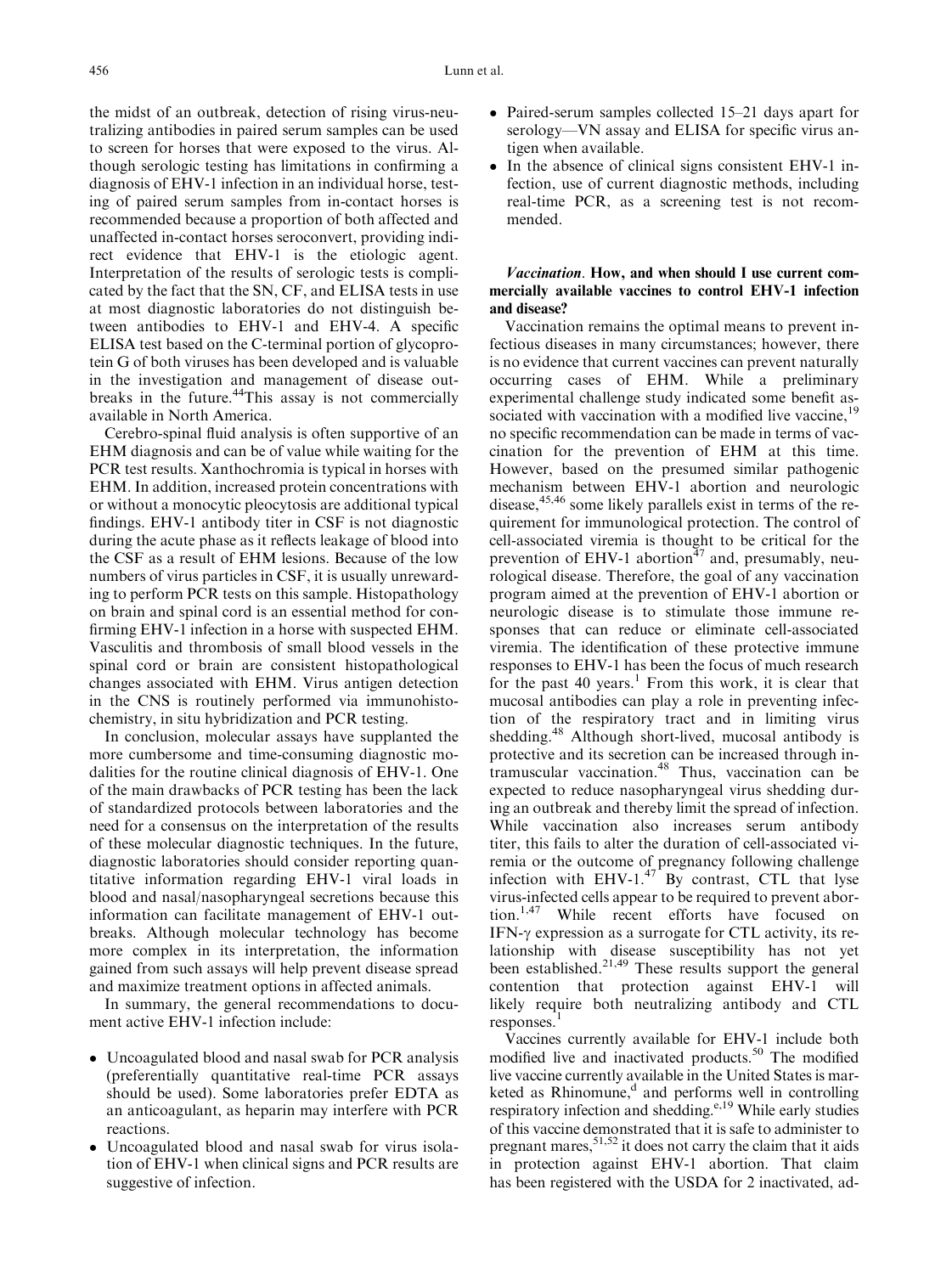juvanted vaccines (Pneumabort K-Fort Dodge and Prodigy-Intervet). Pneumabort K decreased the incidence of abortion in vaccinated mares in 1 study.<sup>53</sup> However, in subsequent studies there were no differences in the occurrence of abortion with use of this vaccine.<sup>54,55</sup> In the case of EHV-1 abortion, therefore, there are methodological differences and limitations in the experimental design of published studies that preclude definitive conclusions regarding vaccine efficacy.<sup>47</sup> Nevertheless, the widespread use of intramuscular vaccines, improved methods of managing breeding stock, or both, appear to have reduced the incidence of EHV-1-related abortions in the United States.<sup>56</sup> Less is known regarding the use of vaccines to prevent neurologic disease. While a single study indicated the possibility of vaccinal protection against  $EHM<sub>1</sub><sup>19</sup>$  the numbers of animals were small and the model was limited in its ability to reproduce neurologic disease. For current vaccination recommendations for products available in North America, the reader is referred to the web-based AAEP vaccination recommendations.<sup>5</sup>

The induction of protective immunity against EHV-1 therefore remains a substantial challenge. One reason for this is our lack of understanding of EHV-1's ability to interfere with the immune system. Similar to what has been found for other herpesviruses, EHV-1 has evolved multiple immune evasion strategies limiting antibody and CTL-mediated immune responses.<sup>58,59</sup> This could explain the short-lived duration of immunity that follows natural infection. The future of EHV-1 vaccination will be critically dependent on our understanding of EHV-1 viral immune evasion strategies.

#### Disease control and prevention. What are the key factors to consider in controlling disease caused by EHV-1?

This question addresses how to prevent EHV-1 disease or, failing that, how to prospectively limit its severity, impact, and spread. For many other diseases this might be achieved by eradication of the infectious agent, but this is impossible for EHV-1. For this reason clinicians must plan for how to respond to outbreaks.

Control measures can be divided into measures designed to prevent or reduce the likelihood of outbreaks, and measures designed to limit the spread of disease when an outbreak occurs. The impact of abortion outbreaks in broodmare operations has prompted the development of guidelines for the prevention of such outbreaks. The British Horserace Betting Levy Board publishes Codes of Practice on Equine Diseases, which includes an excellent section on EHV-1, is updated annually.<sup>40</sup> Allen et al<sup>3</sup> describes the underlying rationale for prevention of abortion or neurologic disease in pregnant mares as depending on procedures described by the acronym ''SISS'':

- Segregation of pregnant mares from all other horses on the premises.
- Isolation for a period of not  $<$  3 weeks of all mares entering the stud farm, including those that are returning after leaving the premises.
- Subdivision of pregnant mares into small physically separated groups for the duration of gestation.

- Stress reduction by avoiding physiological stress: maintain social structures, avoid prolonged transport, relocation, poor nutrition, parasitism, environmental exposure, and *en masse* weaning of juveniles.

These principles are comprehensively explained in the source material, $3$  and they can also be adapted and expanded for populations other than pregnant mares as explained by Allen,  $2002<sup>60</sup>$  The 3 key principles for control of spread of EHV-1 are to:

- 1. Subdivide horses into the small epidemiologically isolated closed groups.
- 2. Minimize risks of exogenous and endogenous (stressinduced viral reactivation) introduction of EHV-1.
- 3. Maximize herd immunity through vaccination.

## Outbreak response. What are the key things I need to know as I plan for, and respond to, an outbreak of clinical EHV-1 infection?

The priorities for management of an outbreak of EHV-1 are $60$ :

- 1. Early diagnosis.
- 2. Prevention of further spread.
- 3. Management of clinical cases.

The priorities for preparing for an outbreak should support these 3 objectives. For early diagnosis, it is vital to have established a diagnostic plan for responding to syndromic diagnoses, and for EHV-1 this means respiratory, neurological, or abortigenic disease.<sup>40</sup> The diagnostic techniques best suited to detecting EHV-1 infection are described above, and the clinician needs to identify a laboratory that can provide these test in advance of needing these services. A good understanding of what samples to take, how and when they can be transported to a laboratory, and how and when results will be available is vital for outbreak management. It is also very important to have suitable sampling materials available, which for both virus isolation and PCR-based diagnosis will mean synthetic swabs (eg, polyester or nylon) of approximately 6 in. in length, and viral transport media.<sup>4</sup> If viral transport medium is not available, then a dry swab in a sterile tube can be submitted for PCR analysis. In addition, the clinician will need suitable clothing to allow for contact with potentially infected horses, and prevention of transmission to other horses. The importance of early diagnosis of EHV-1 infection is vital, as several specific interventions may be implemented as a result of this diagnosis. In situations where the syndromic diagnosis means that EHV-1 is suspected, the clinician should proceed with measures designed to contain EHV-1 spread until a specific diagnosis is achieved, or EHV-1 infection is excluded.

In the case of an EHV-1 outbreak, Allen et al<sup>3</sup> describes the measures for containing the spread of EHV-1 using the acronym ''DISH'':

- Disinfection of areas contaminated by virus from the aborted fetus and placental membranes.
- Isolation of affected horses.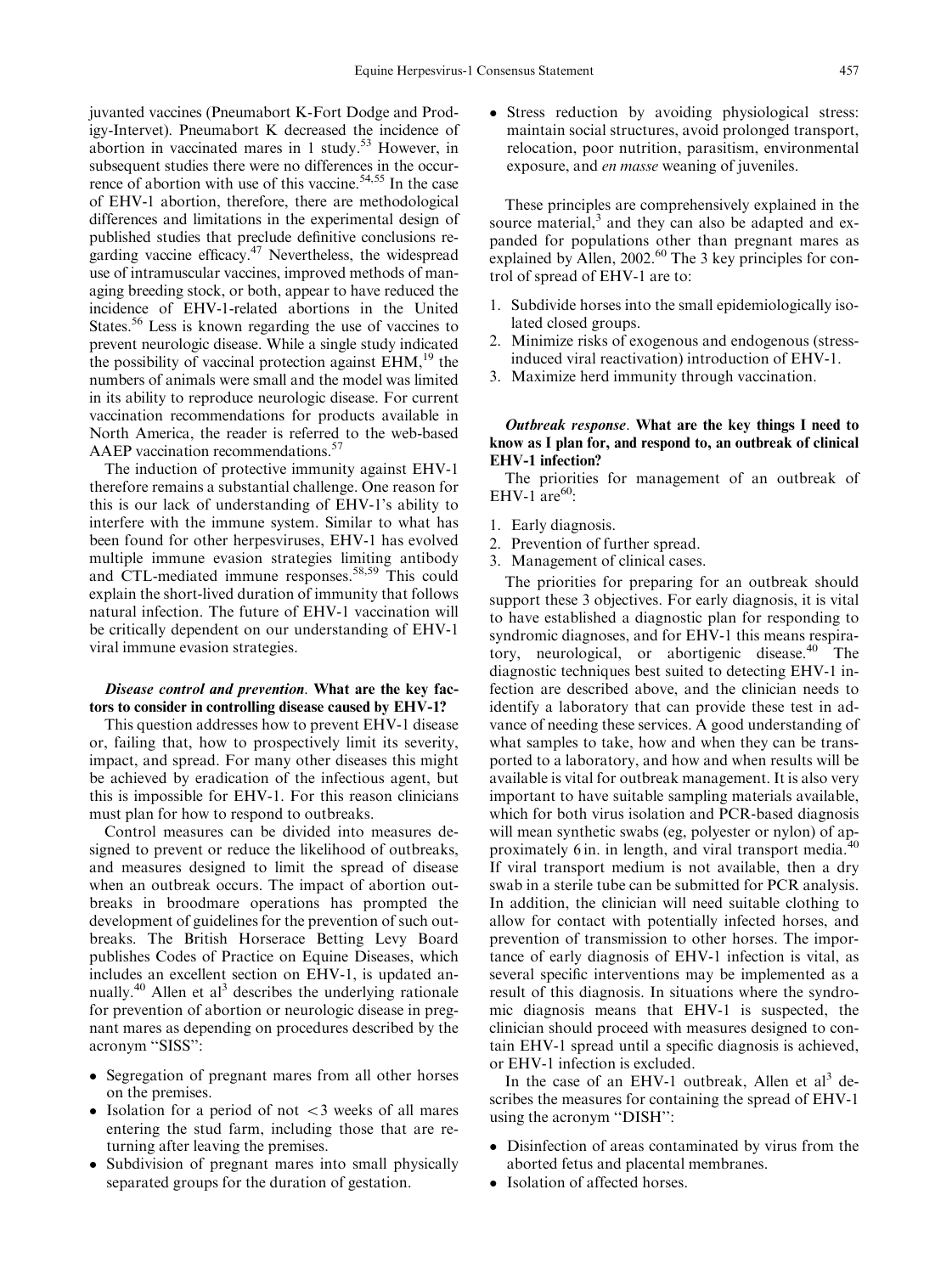- Submission of clinical samples to a diagnostic laboratory.
- Implementation of hygienic procedures to prevent spread of infection (biosecurity).

The AAEP guidelines for Infectious Disease Outbreak Control<sup>40</sup> provide a comprehensive plan for implementation of both syndromic and EHV-1-specific control measures. Our understanding of the duration and intensity of EHV-1 shedding by infected horses has changed in recent years, consequent to experiences gained during major outbreaks of EHM at the University of Findlay and the Ohio State University,<sup>35</sup> and at Colorado State University (L. Goehring and P. Morley, personal communication, 2008). It is apparent that horses affected by EHM, and perhaps by other clinical manifestations of EHV-1, can shed infectious amounts of virus for 21 days or even longer after initial infection. For these reasons, it is vital to house affected horses in isolation facilities whenever practicable. Our ability to effectively prevent spread of infection from EHM cases when they are managed in the same building as other horses, even with extensive barrier precautions, are ineffective. Both aerosol and fomite transmission are important modes of transmission. Similarly, aborted fetuses and fetal membranes, and infected foals, are important sources of infectious virus.

In the face of an EHV-1 outbreak, vaccination can be used in horses at increased risk of exposure. There is some controversy associated with this practice because of the concern that EHM may be associated with a history of frequent vaccination.<sup>35</sup> However, there are no reports of vaccination in this circumstance precipitating or exacerbating the occurrence of EHM cases. In previously vaccinated horses, a booster EHV-1 vaccine can lead to a rapid anamnestic response and contribute to reducing spread of infectious virus.

At the end of an outbreak of EHV-1 (when no new cases are occurring), there are a number of challenges, including when to lift the quarantine, how to disperse previously infected horses, and how to decontaminate the facility.<sup>60</sup> Previously, a period of 21 days after the occurrence of any new cases of EHV-1 infection was recommended for the lifting of quarantine, as this was 3 times the typical 7 day period of nasal shedding. $60$  This recommendation has been extended to 28 days in the recent AAEP guidelines $40$  because of evidence of more protracted shedding in clinical cases of EHM in particular. In determining this period for lifting of quarantine, it is vital to understand that while the EHV-1 continues to be transmitted among a group of horses, you cannot start the countdown to the release of the quarantine; ie, the 21–28 day period can only be counted from the time that new infections are prevented by biosecurity and quarantine procedures. Alternative strategies for lifting quarantine can be used, such as a reduced quarantine period of 14 days, followed by testing all horses by real-time PCR analysis of nasal swabs for 2–4 consecutive days. This approach can be further augmented by twice daily monitoring of rectal temperatures, so that a period of 14

days without pyrexia can constitute the quarantine, followed by PCR testing. The expense of such extensive testing can also be greater that the cost of a more prolonged and effective quarantine. Even after lifting of the quarantine, horses that are dispersed to other stables should be quarantined on arrival, and their health monitored. No special measures for the long-term husbandry are currently recommended for horses infected or exposed to the neuropathogenic forms of EHV-1. Given that this form of EHV-1 normally affects 5–20% of latently infected horses, the risks associated with horses exposed to these strains during outbreaks are likely no greater than for the normal horse population. Decontamination of facilities may be accomplished using extensive cleaning followed by application of a number of disinfectants (such as quaternary ammonium compounds, accelerated peroxide and peroxygen compounds, or iodophor disinfectants), although phenolic disinfectants offer the best solution in the presence of organic materials. Alternately, virus in the environment is very unlikely to survive in an infectious form 21 days after depopulation of horses.

## Treatment. What therapeutic modalities are useful for treating EHM, beyond supportive and symptomatic care?

The treatment of horses with myeloencephalopathy involves empiric supportive care, including nursing and supportive care in cases of recumbency, maintenance of hydration and nutrition, and frequent bladder and rectal evacuation.<sup>61</sup> Nonsteroidal anti-inflammatory therapy is frequently used as an adjunctive therapy, although their capacity to affect the development of the lesions of EHM is unknown. Similarly, corticosteroids and more recently immunomodulators are both used in EHM treatment, although the justification is theoretical, as no evidencebased study has demonstrated efficacy of either drug class for EHM. Similarly, antiviral drugs are also unproven in terms of their value to treat EHM, although their theoretical appeal has led to their increasing use against a background of an improved understanding of their pharacodynamics.

Corticosteroids are immunosuppressive drugs and could aid in the control or prevention of the cellular response adjacent to infection of CNS endothelial cells, 61 thereby potentially reducing vasculitis, thrombosis and the resultant neural injury. This theoretical benefit of corticosteroid treatment of EHM has never been demonstrated in a clinical setting. Possible outcomes could include a positive effect through reduction of hypersensitivity disease associated with infection, or a deleterious effect due to a reduced immunological control of EHV-1 infection. Given our poor understanding of their efficacy in treating EHM, the use of corticosteroids is currently reserved for EHM cases presenting in recumbency or with severe ataxia, in which the prognosis is guarded for survival.

The value of administrations of immunostimulants for prevention of EHV-1 infection is similarly hard to assess. Immunostimulants could be administered to a horse before exposure to a potential stressor, such as transportation, performance, changes in the environ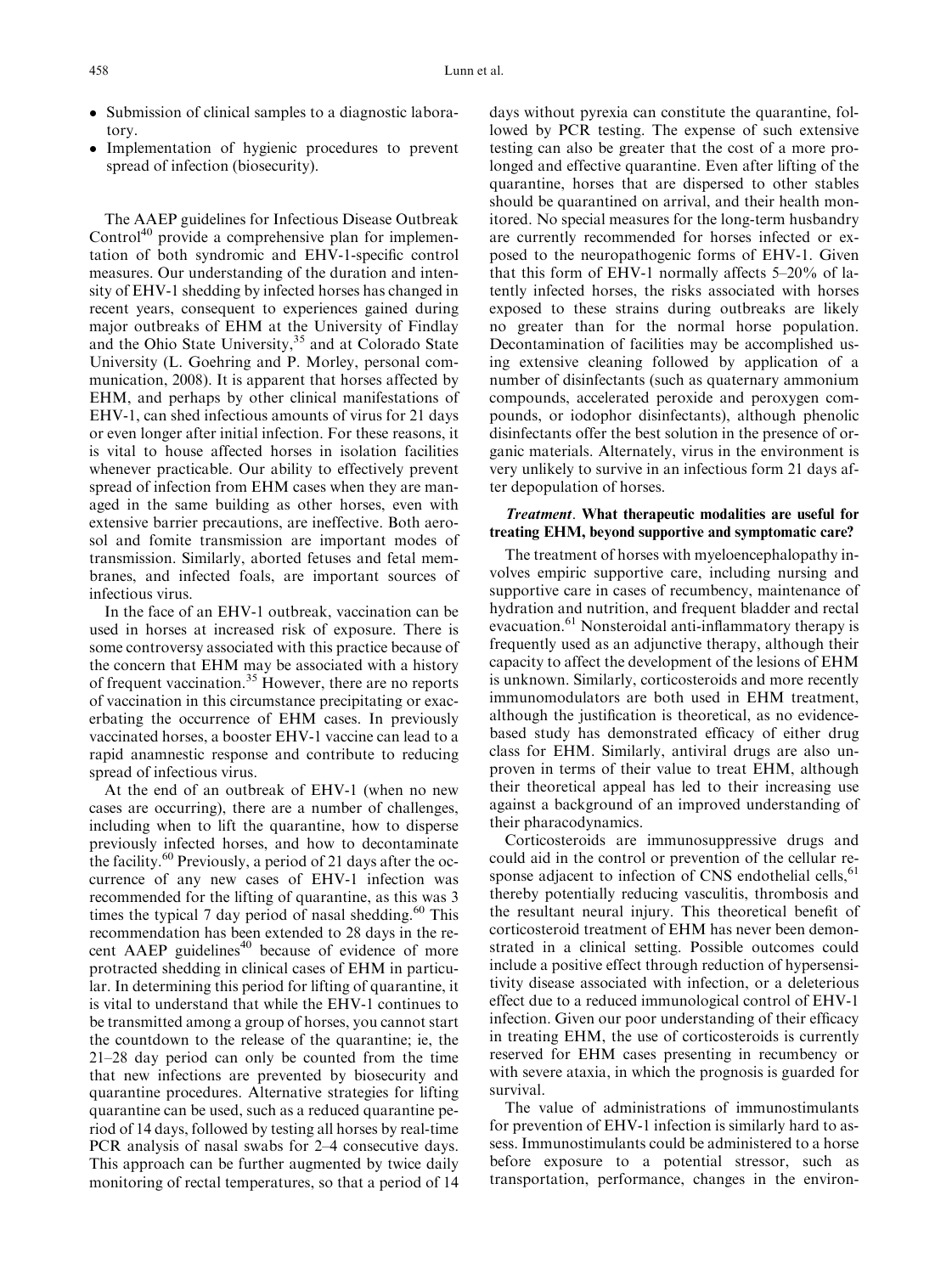ment, or exposure to new horses. In this instance activation of the immune system could theoretically prevent viral reactivation or replication. One study evaluated the efficacy of inactivated Parapox ovis virus in young horses subjected to the stress of weaning, transport, and commingling with yearlings, and determined their susceptibility to clinical respiratory disease during natural EHV-1 exposure. There was some evidence of a reduction in clinical signs of respiratory disease.<sup>62</sup> No other published studies are available describing the use of immunomodulators for treatment or prevention of EHV-1 infection, and consequently, it is impossible to determine whether they have any value. Overall, our understanding of the value of immunomodulators for EHV-1 treatment remains rudimentary, be they either immunostimulants or immunosuppressive agents.

Antiviral drugs, and specifically virustatics, are of theoretic value for the treatment of EHV-1 and have demonstrated in vitro efficacy against EHV-1.<sup>63</sup> The thymidine kinase inhibitor acyclovir (9-[(2-hydroxyethoxy)methyl]-guanine) is a synthetic purine nucleoside analog that selectively inhibits the replication of herpesviruses. $64$  The drug is phosphorylated initially by herpesvirus viral thymidine kinase, followed by 2 other phosphorylations by host cell kinases. The triphosphate acyclovir compound binds to and inhibits the viral DNA polymerase for the formation of viral DNA. Pharmacokinetics of acyclovir after single oral administration (10 and  $20 \text{ mg/kg}$ ) to adult horses has been associated with high variability in serum acyclovir-time profiles and poor bioavailability below the concentrations required for viral inhibition.<sup>65</sup> A single 10 mg/kg IV infusion results in a greater peak serum concentration. Controlled clinical studies of IV administration of acyclovir in EHV-1-infected horses have yet to be performed, and it seems likely that there are better choices than acyclovir for EHV-1 treatment.

Another nucleoside analog, valacyclovir shows greater promise based on pharmacokinetic data, although the lack of generic formulations makes it expensive in some countries. The bioavailability of the prodrug valacyclovir at 30 mg/kg PO twice a day is in the order of 35–40%. The recommended dose of valacyclovir is 30 mg/kg PO q8h for the 1st 48 hours, decreased to 20 mg/kg PO q12h.<sup>66,67</sup> Currently, the effects of timing of valacyclovir administration relative to the onset of EHV-1 infection or EHM development on treatment outcome are unknown.

Additional compounds have been described that have in vitro activity against EHV-1 but there have been no reports of their use in horses. These include nitazoxanide compounds, $f$  and interfering (silencing) RNA.<sup>g</sup>

In summary, there is currently limited scientific rationale for the use of immunomodulators, and no evidence-based studies of the value of antiviral drugs in the prevention and treatment of EHV-1 infection. Of greatest importance, studies of antiviral drugs are needed to evaluate their value in the control of EHV-1 infection in both early and late phases of natural disease,

and for the reduction of shedding of virus during outbreaks.

#### Summary

Our understanding of the features of EHV-1 is increasing, but there is more to learn before we can best address the challenges that this virus presents. In almost every area of this paper we repeatedly encounter limitations of our understanding, that depend principally on our lack of understanding of the pathogenesis of the diseases EHV-1 causes. The clear message is that future progress will be dependent on research into viral pathogenesis and epidemiology.

# Footnotes

- <sup>a</sup> Perkins GA, Goodman LB, Tusjimura K, et al. Investigation of neurologic equine herpesvirus 1 epidemiology from 1984–2007: Abstract #385, 26th Annual American College of Veterinary Internal Medicine Forum, San Antonio, TX. J Vet Intern Med 2008;22:819 (abstract)
- <sup>b</sup> Carr EA, Pusterla N, Schott HC, II, et al. Equine herpesvirus-1 (EHV-1) recrudescence and viremia in hospitalized critically ill horses: Abstract #123, 26th Annual American College of Veterinary Internal Medicine Forum, San Antonio, TX. J Vet Intern Med 2008;22:737 (abstract)
- c Pusterla N, Mapes S. Detection and characterization of equine herpesvirus-1 strains in submandibular lymph nodes and trigeminal ganglia from horses using real-time PCR: Abstract #381, 26th Annual American College of Veterinary Internal Medicine Forum, San Antonio, TX. J Vet Intern Med 2008;22:818 (abstract)
- <sup>d</sup> Pfizer Animal Health, New York, NY
- e Goehring L, Hussey SB, Rao S, et al. Control of EHV-1 viremia & nasal shedding by current commercial vaccines: Abstract #124, 26th Annual American College of Veterinary Internal Medicine Forum, San Antonio, TX. J Vet Inter Med 2008;22:737 (abstract)
- f Callan RJ, Ashton LV, Goehring L. Itazoxanide and tizoxanide inhibit EHV-1 and influenza type A virus replication in vitro: Abstract #126, 26th Annual American College of Veterinary Internal Medicine Forum, San Antonio, TX. J Vet Intern Med 2008;22:738 (abstract)
- <sup>g</sup> Fulton A, Perkins GA, Peters S, et al. Treatment of EHV-1 infection using RNA interference: Abstract #125, 26th Annual American College of Veterinary Internal Medicine Forum, San Antonio, TX. J Vet Intern Med 2008;22:738 (abstract)

#### References

1. Kydd JH, Townsend HG, Hannant D. The equine immune response to equine herpesvirus-1: The virus and its vaccines. Vet Immunol Immunopathol 2006;111:15–30.

2. Slater JD, Lunn DP, Horohov DW, et al. Report of the equine herpesvirus-1 Havermeyer Workshop, San Gimignano, Tuscany, June 2004. Vet Immunol Immunopathol 2006;111:3–13.

3. Allen GP, Kydd JH, Slater JD, et al. Equid herpesvirus 1 and equid herpesvirus 4 infections. In: Coetzer JAW, Tustin RC, eds. Infectious Diseases of Livestock, 1st ed. Newmarket: Oxford University Press; 2004:829–859.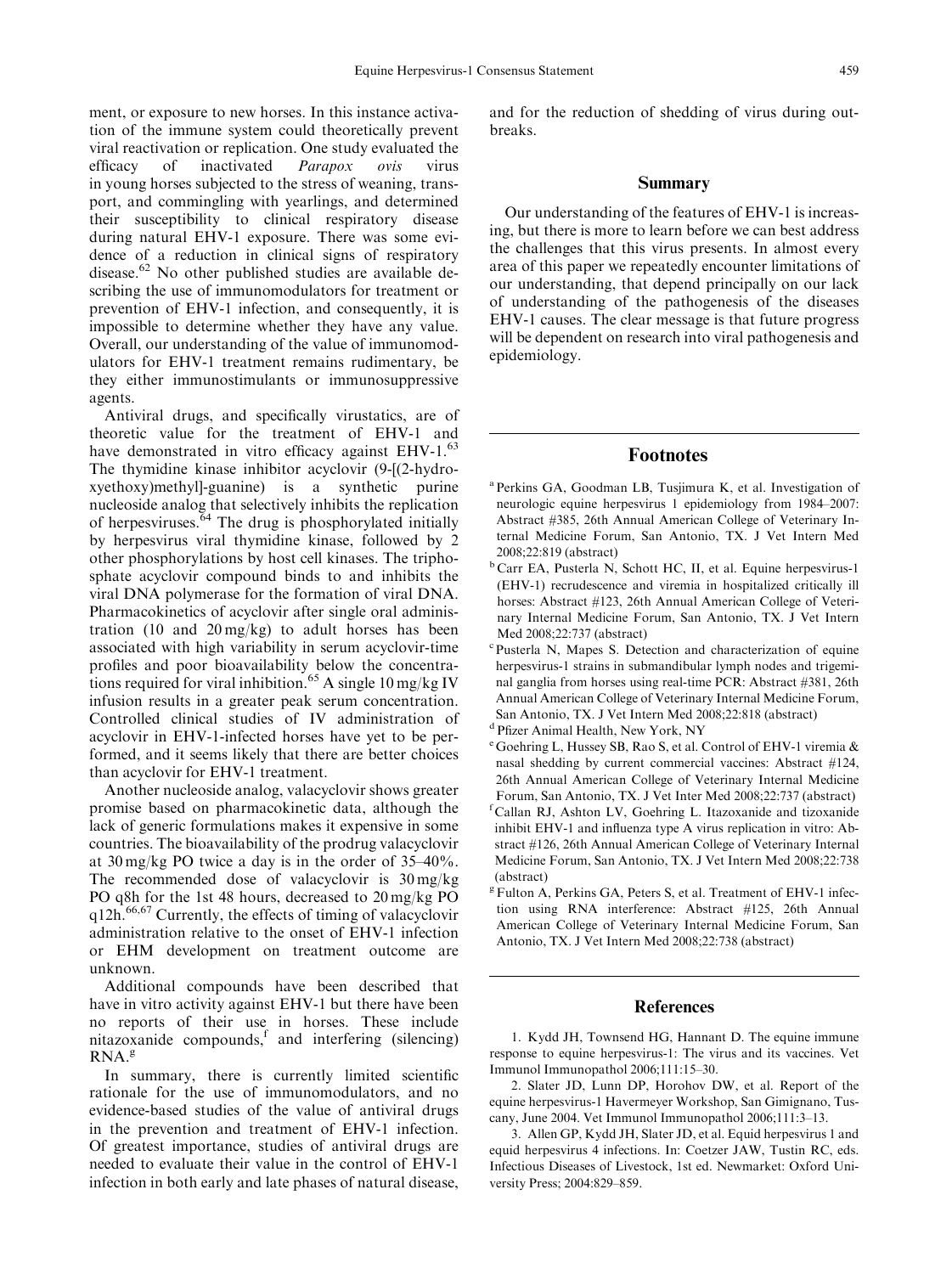460 Lunn et al.

4. Slater J. Equine herpesviruses. In: Sellon DC, Long MT, eds. Equine Infectious Diseases. St. Louis: Saunders Elsevier; 2007:134– 152.

5. Foote CE, Love DN, Gilkerson JR, et al. Detection of EHV-1 and EHV-4 DNA in unweaned Thoroughbred foals from vaccinated mares on a large stud farm. Equine Vet J 2004;36:341–345.

6. USDA, APHIS, VS, CEAH. Equine herpesvirus myeloencephalopathy: a potentially emerging disease, 2007. Available at: [http://www.aphis.usda.gov/vs/ceah/cei/taf/emergingdiseasenotice\\_](http://www.aphis.usda.gov/vs/ceah/cei/taf/emergingdiseasenotice_files/ehv1final.pdf) [files/ehv1final.pdf. Accessed December 9, 2008.](http://www.aphis.usda.gov/vs/ceah/cei/taf/emergingdiseasenotice_files/ehv1final.pdf)

7. Kydd JH, Smith KC, Hannant D, et al. Distribution of equid herpesvirus-1 (EHV-1) in respiratory tract associated lymphoid tissue: implications for cellular immunity [see comments]. Equine Vet J 1994;26:470–473.

8. Goehring LS, van Winden SC, van Maanen C, et al. Equine herpesvirus type 1-associated myeloencephalopathy in The Netherlands: A four-year retrospective study (1999–2003). J Vet Intern Med 2006;20:601–607.

9. Smith KC, Borchers K. A study of the pathogenesis of equid herpesvirus-1 (EHV-1) abortion by DNA in-situ hybridization. J Comp Pathol 2001;125:304–310.

10. Smith KC, Whitwell KE, Blunden AS, et al. Equine herpesvirus-1 abortion: Atypical cases with lesions largely or wholly restricted to the placenta. Equine Vet J 2004;36:79–82.

11. Smith KC, Mumford JA, Lakhani K. A comparison of equid herpesvirus-1 (EHV-1) vascular lesions in the early versus late pregnant equine uterus. J Comp Pathol 1996;114:231–247.

12. Allen GP. Risk factors for development of neurologic disease after experimental exposure to equine herpesvirus-1 in horses. Am J Vet Res 2008;69:1595–1600.

13. Smith D, Hamblin A, Edington N. Equid herpesvirus 1 infection of endothelial cells requires activation of putative adhesion molecules: An in vitro model. Clin Exp Immunol 2002;129:281–287.

14. Smith DJ, Hamblin AS, Edington N. Infection of endothelial cells with equine herpesvirus-1 (EHV-1) occurs where there is activation of putative adhesion molecules: A mechanism for transfer of virus. Equine Vet J 2001;33:138–142.

15. Nugent J, Birch-Machin I, Smith KC, et al. Analysis of equid herpesvirus 1 strain variation reveals a point mutation of the DNA polymerase strongly associated with neuropathogenic versus nonneuropathogenic disease outbreaks. J Virol 2006;80:4047– 4060.

16. Mumford JA, Hannant D, Jessett DM, et al. Abortigenic and neurological disease caused by experimental infection with equid herpesvirus-1. In: Nakajima H, Plowright W, eds. Equine Infectious Diseases, Vol. VII. Newmarket: R&W Publications Ltd; 1994:261–277.

17. Allen GP, Breathnach CC. Quantification by real-time PCR of the magnitude and duration of leucocyte-associated viraemia in horses infected with neuropathogenic vs. non-neuropathogenic strains of EHV-1. Equine Vet J 2006;38:252–257.

18. Goodman LB, Loregian A, Perkins GA, et al. A point mutation in a herpesvirus polymerase determines neuropathogenicity. PLoS Pathog 2007;3:e160.

19. Goodman LB, Wagner B, Flaminio MJ, et al. Comparison of the efficacy of inactivated combination and modified-live virus vaccines against challenge infection with neuropathogenic equine herpesvirus type 1 (EHV-1). Vaccine 2006;24:3636– 3645.

20. Frampton AR Jr., Stolz DB, Uchida H, et al. Equine herpesvirus 1 enters cells by two different pathways, and infection requires the activation of the cellular kinase ROCK1. J Virol 2007;81:10879–10889.

21. Paillot R, Daly JM, Luce R, et al. Frequency and phenotype of EHV-1 specific, IFN-gamma synthesising lymphocytes in ponies: The effects of age, pregnancy and infection. Dev Comp Immunol 2007;31:202–214.

22. Telford EA, Watson MS, McBride K, et al. The DNA sequence of equine herpesvirus-1. Virology 1992;189:304–316.

23. Gilkerson JR, Whalley JM, Drummer HE, et al. Epidemiological studies of equine herpesvirus 1 (EHV-1) in thoroughbred foals: A review of studies conducted in the Hunter Valley of New South Wales between 1995 and 1997. Vet Microbiol 1999;68: 15–25.

24. Gilkerson JR, Whalley JM, Drummer HE, et al. Epidemiology of EHV-1 and EHV-4 in the mare and foal populations on a Hunter Valley stud farm: Are mares the source of EHV-1 for unweaned foals? Vet Microbiol 1999;68:27–34.

25. Foote CE, Gilkerson JR, Whalley JM, et al. Seroprevalence of equine herpesvirus 1 in mares and foals on a large Hunter Valley stud farm in years pre- and postvaccination. Aust Vet J 2003; 81:283–288.

26. Edington N, Welch HM, Griffiths L. The prevalence of latent equid herpesviruses in the tissues of 40 abattoir horses. Equine Vet J 1994;26:140–142.

27. Allen GP. Antemortem detection of latent infection with neuropathogenic strains of equine herpesvirus-1 in horses. Am J Vet Res 2006;67:1401–1405.

28. Yactor J, Lunn KF, Traub-Dargatz J, et al. Detection of nasal shedding of EHV-1  $\&$  4 at equine show events and sales by multiplex real-time PCR. In: American Association of Equine Practitioners 52nd Annual Convention, San Antonio, Texas, 2006; 223–227.

29. Wang L, Raidal SL, Pizzirani A, et al. Detection of respiratory herpesviruses in foals and adult horses determined by nested multiplex PCR. Vet Microbiol 2007;121:18–28.

30. Brown JA, Mapes S, Ball BA, et al. Prevalence of equine herpesvirus-1 infection among Thoroughbreds residing on a farm on which the virus was endemic. J Am Vet Med Assoc 2007; 231:577–580.

31. Pusterla N, Mapes S, Wilson WD. Use of viral loads in blood and nasopharyngeal secretions for the diagnosis of EHV-1 infection in field cases. Vet Rec 2008;162:728–729.

32. Allen GP, Bolin DC, Bryant U, et al. Prevalence of latent, neuropathogenic equine herpesvirus-1 in the Thoroughbred broodmare population of central Kentucky. Equine Vet J 2008;40:105– 110.

33. Greenwood RE, Simson AR. Clinical report of a paralytic syndrome affecting stallions, mares and foals on a Thoroughbred studfarm. Equine Vet J 1980;12:113–117.

34. Friday PA, Scarratt WK, Elvinger F, et al. Ataxia and paresis with equine herpesvirus type 1 infection in a herd of riding school horses. J Vet Intern Med 2000;14:197–201.

35. Henninger RW, Reed SM, Saville WJ, et al. Outbreak of neurologic disease caused by equine herpesvirus-1 at a university equestrian center. J Vet Intern Med 2007;21:157–165.

36. van Maanen C, Sloet van Oldruitenborgh-Oosterbaan MM, Damen EA, et al. Neurological disease associated with EHV-1-infection in a riding school: Clinical and virological characteristics. Equine Vet J 2001;33:191–196.

37. van der Meulen K, Vercauteren G, Nauwynck H, et al. A local epidemic of equine herpesvirus-1 induced neurological disorders in Belgium. Vlaams Diergeneeskundig Tijdschrift 2003;72:366– 372.

38. Studdert MJ, Hartley CA, Dynon K, et al. Outbreak of equine herpesvirus type 1 myeloencephalitis: New insights from virus identification by PCR and the application of an EHV-1-specific antibody detection ELISA. Vet Rec 2003;153:417–423.

39. Pusterla N, Mapes S, Wilson WD. Diagnostic sensitivity of nasopharyngeal and nasal swabs for the molecular detection of EHV-1. Vet Rec 2008;162:520–521.

40. Anon. American Association of Equine Practitioners Guidelines on Infectious Disease Outbreak Control, 2006. Available at: [http://www.aaep.org/. Accessed December 9, 2008.](http://www.aaep.org/a4.3d)